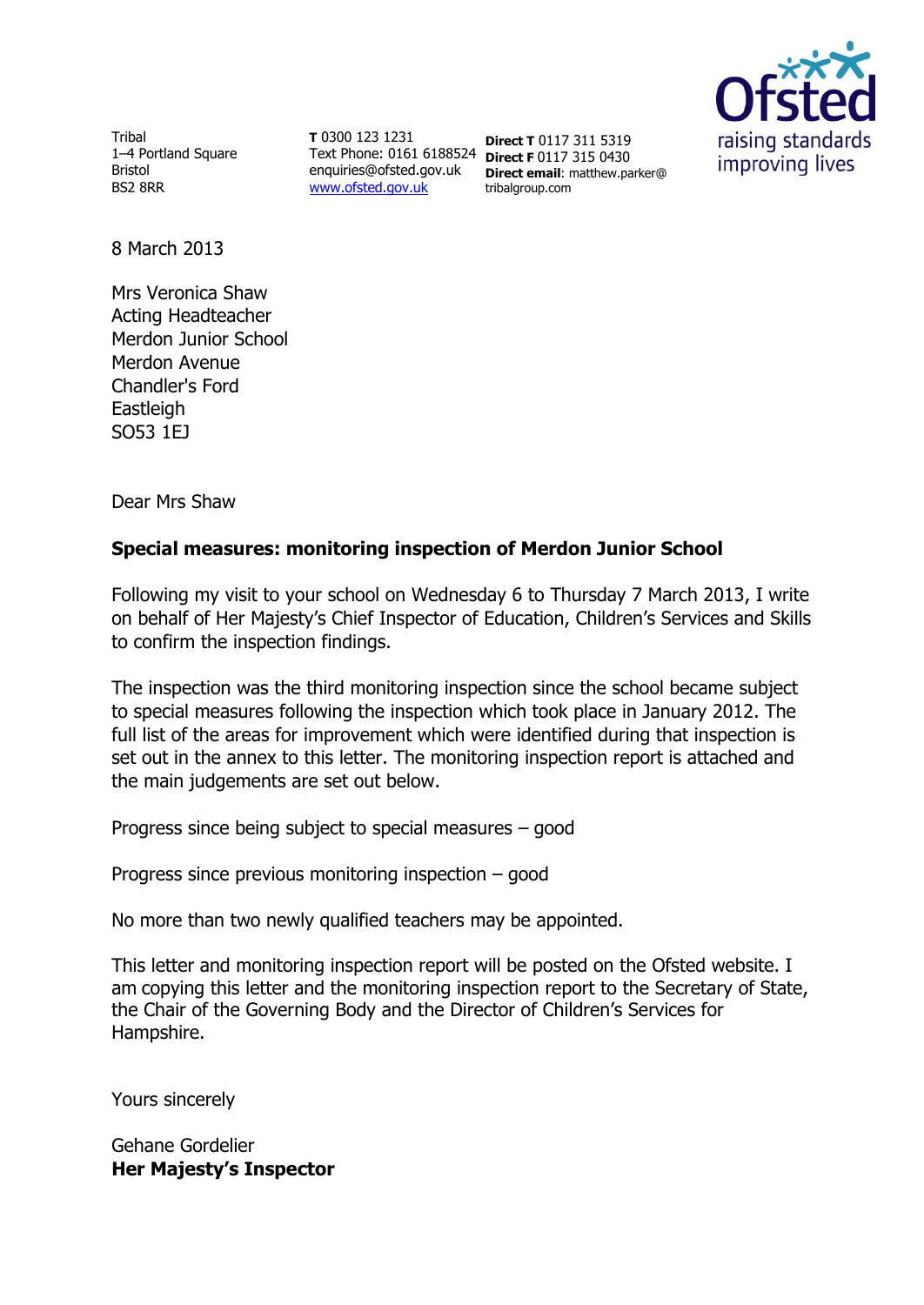

# **Annex**

### **The areas for improvement identified during the inspection which took place in January 2012**

- Raise attainment in writing so that it matches that in reading and ensure pupils meet the levels expected for their age by:
	- using assessment information to plan lessons that are well matched to all pupils' abilities, particularly the most able
- regularly reminding pupils during the lesson of their individual targets, as well as those for the whole lesson
- developing teachers' marking so pupils understand exactly what to do to improve their work and know the next steps in their learning
- providing greater opportunities for pupils to practise the skills they have learned in literacy lessons when writing in other subjects.
- **Ensure pupils make at least the expected progress in English and mathematics** by:
- raising teachers' expectations of what all pupils should be able to achieve
- maintaining sufficient pace and challenge in lessons
- checking pupils' progress regularly throughout the year so that underachieving pupils are identified quickly
- intervening promptly in order to target support more effectively, especially for those pupils who are falling behind.
- Improve leaders' systematic monitoring and evaluation of the actions the school takes to remedy areas of weakness by:
- ensuring improvement plans include rigorous measures of progress, tight deadlines and precise measures of success so that leaders can judge the progress the school is making
- using assessment information effectively to set challenging targets for pupils' progress, eradicate underachievement and enable pupils to make good progress and achieve well.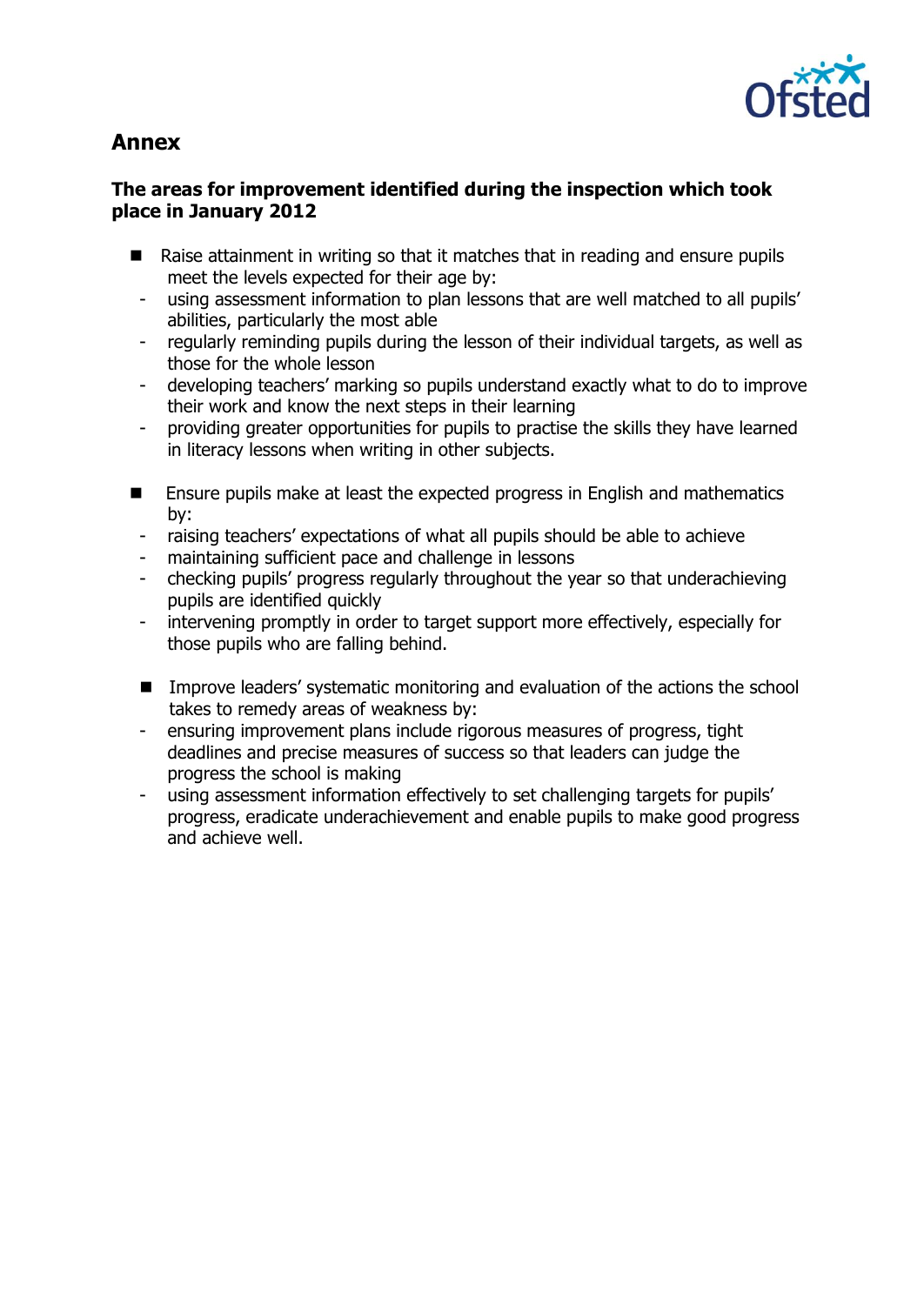

# **Special measures: monitoring of Merdon Junior School**

### **Report from the third monitoring inspection on 6 and 7 March 2013**

### **Evidence**

The inspector observed the school's work and scrutinised a range of documents and a sample of pupils' workbooks. The inspector met with the acting headteacher, the deputy headteacher (who is also the new special educational needs coordinator), the English manager, the Chair of the Governing Body and vice chair, the District Manager from the local authority and a group of pupils. The inspector observed the behaviour of pupils at play and at lunchtime. She spoke informally to parents and carers on the morning of the first day of the inspection.

# **Context**

The newly appointed headteacher is due to begin working at the school in April 2013. The leadership team has been restructured. New managers for special educational needs and English have been appointed. One teacher has resigned and is due to leave at the end of this term. There is a class teacher on long-term sick leave whose class is being taught by two permanent members of staff.

Three parent governors and one community governor have left the governing body. A new community governor and two parent governors have been appointed.

#### **Achievement of pupils at the school**

Standards of reading, writing and mathematics are rising more rapidly and most pupils are now working at the levels expected for their age. Although the achievement of pupils is still not good enough, given pupils' starting points, it is nonetheless accelerating in most classes and for most pupils. Levels of attainment in writing are higher for girls than for boys across the school. The few pupils known to be eligible for free school meals, for whom the school receives additional funding through the pupil premium, are doing better than their peers in reading and writing, but slightly less well in mathematics. Additional support provided to disabled pupils and those with special educational needs is now appropriately focused on the right pupils. This is leading to pupils making better progress than was previously the case, particularly in reading. Parents and carers spoke favourably to the inspector about the changes recently introduced to improve the support for their children with additional needs.

There are more opportunities for all pupils to write during the course of the school day. Pupils were observed producing particularly good written work in Years 5 and 6. In Year 4, pupils were learning how to write an exciting introduction for a biography of an imaginary superhero. Pupils learnt not to give too much away in their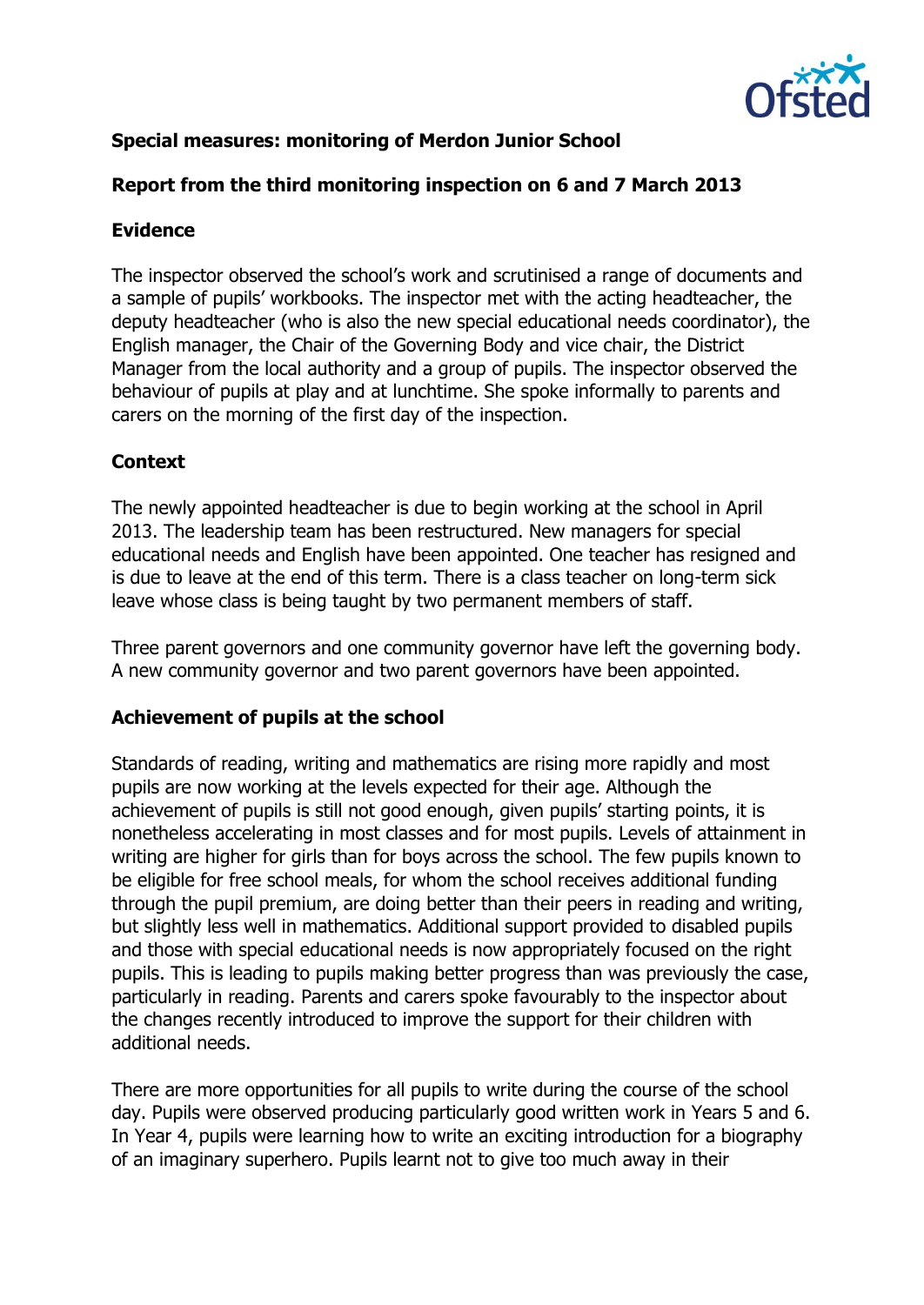

introductions but to include information that would captivate the reader's interest. As part of her introduction one pupil wrote '… believe you me, she is not the innocent little schoolgirl she first appears to be'.

Targets for writing help pupils to improve their work. However, in some classes, there is limited use of similar targets to support pupils' learning in mathematics. There are increasing opportunities for pupils to develop and use their mathematical skills in context. Pupils particularly appreciate practical and investigative work and told the inspector that their English and mathematics lessons are more enjoyable. Pupils are keen to achieve well, but some expressed concern about not having enough opportunities to progress equally as well in other subjects as they do in English and mathematics. They would also welcome learning more about other cultures, especially those within the United Kingdom.

Progress since the last monitoring inspection on the areas for improvement:

- Raise attainment in writing so that it matches that in reading and ensure pupils meet the levels expected for their age – good
- Ensure pupils make at least the expected progress in English and mathematics – good

### **The quality of teaching**

Teaching and support staff are working hard to implement changes introduced by the school. Most are doing this successfully, but a few still have some way to go to ensure their practice is securely good. Too much teaching still requires improvement but an increasing proportion is now good. The most effective teachers use assessment information well to plan lessons that are appropriately matched to pupils' abilities, particularly the most able. Those pupils at risk of underachieving are now identified more swiftly and are generally provided with effective additional support.

All teachers now ensure that learning objectives and success criteria are clearly displayed for all lessons. Typically, key vocabulary is displayed and clearly explained and pupils are encouraged to refer to their targets to help them with their learning, particularly in writing. However, teachers do not all transfer their good teaching skills to the teaching of all subjects. Consequently, they do not always check pupils' understanding and progress regularly enough during the course of all lessons. Some teachers still talk too much, and this slows the pace of learning and the level of pupils' engagement.

Where teaching in the school is best, typically in Years 5 and 6, pupils are enabled to become leaders of their learning and are helped to develop high expectations of themselves. Teachers typically make effective use of the interactive whiteboard to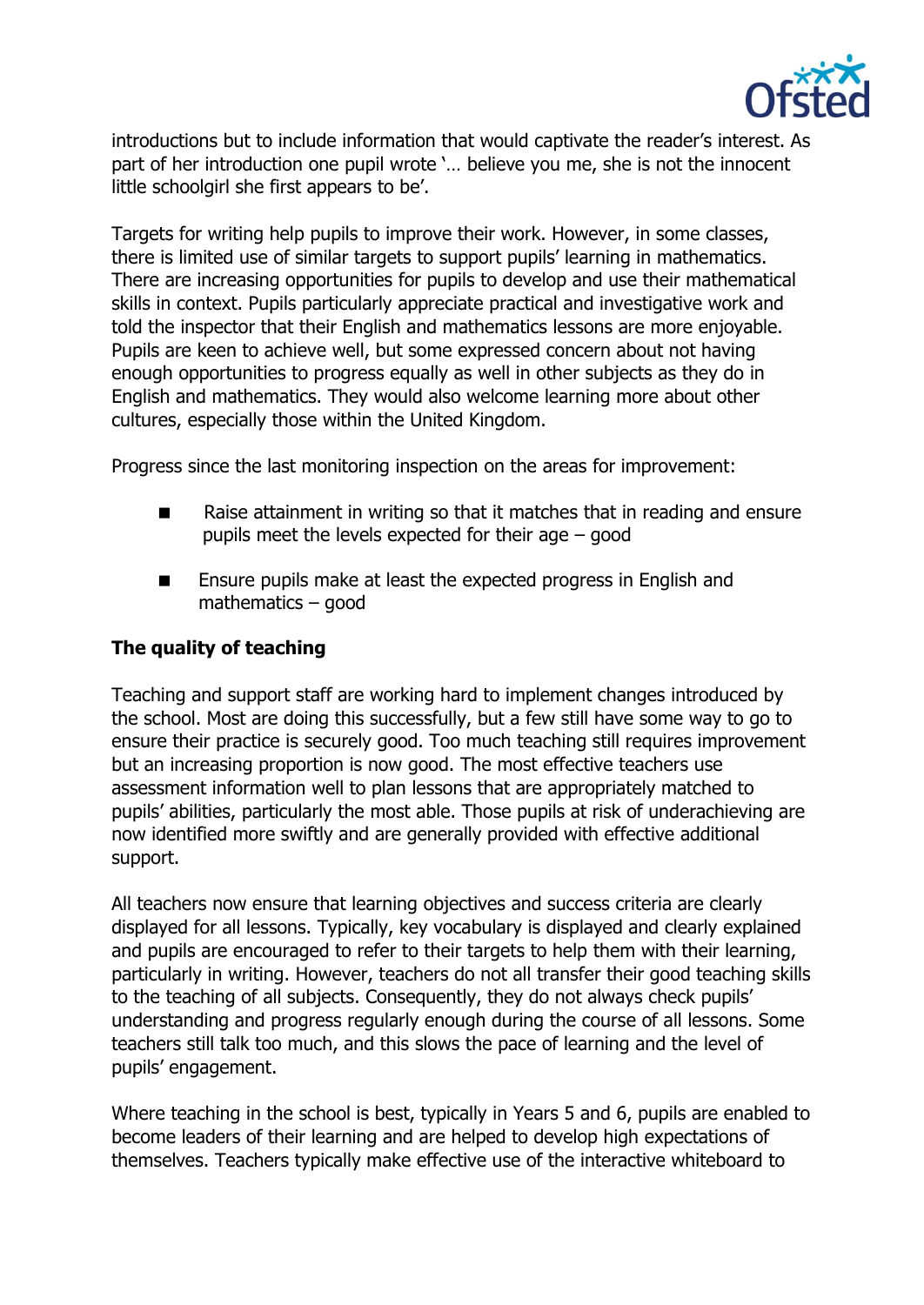

motivate pupils and to demonstrate new concepts. However, there are insufficient opportunities for pupils to use information and communication technology to support and enhance their learning in class-based lessons. All teachers now take greater responsibility for planning the learning for pupils with special educational needs. This group of pupils now receive more regular teaching from their class teachers and not just from learning support assistants. However, some learning support assistants have not received sufficient guidance and training to enable them to be confident in the support they provide to pupils who are more able.

The school has recently revised its policy about homework. However, from conversations with parents and carers, the school's policy has yet to be implemented equally as well for all classes.

### **Behaviour and safety of pupils**

Pupils continue to say they feel safe at school and older pupils are aware of how to keep themselves safe, for example when using the internet. Most pupils apply themselves diligently to their learning. However, pupils become bored and their concentration wanes when their teachers spend too much time talking.

The vast majority of pupils play nicely together at break times. However, not all of the adults on duty in the playground at lunchtime pay sufficient attention to what is going on in their designated areas. Some pupils told the inspector that staff on duty in the playground at lunchtimes do not always intervene swiftly enough to help prevent minor disagreements from escalating.

#### **The quality of leadership in and management of the school**

The senior leadership team has been strengthened as a result of being reorganised. The leadership and management of English and special educational needs are much improved. There is now an appropriate focus on improving the teaching of grammar and spelling. The special educational needs policy has been revised and the register of pupils updated. Consequently, at least half of the pupils previously on the special educational needs register have now been removed. This is because either their needs have now been met or some pupils had previously been inaccurately identified due to former weaknesses in teaching.

The acting headteacher and deputy headteacher undertake rigorous monitoring and evaluation of the quality of teaching and the progress different groups of pupils make. They compare the progress made by different classes within the same year group, and this has highlighted discrepancies between classes, particularly in Years 4 and 5. The acting headteacher and deputy headteacher make good use of information about pupils as well as their observations of teaching and learning to rigorously challenge weaknesses in teaching. Underachievement is being systematically eradicated, leading to the good progress seen on this visit. The higher